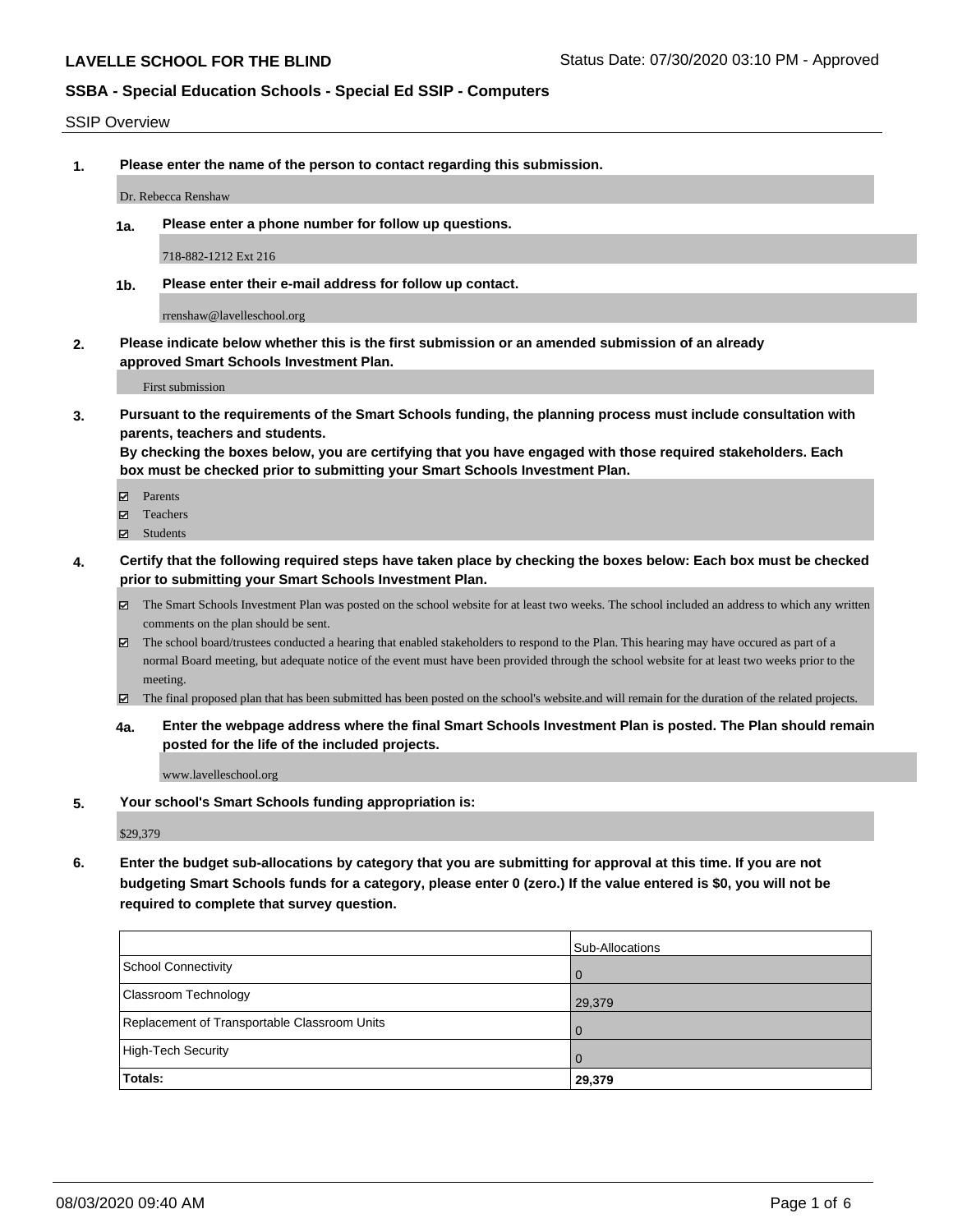School Connectivity

**1. Describe how you intend to use Smart Schools funds for high-speed broadband and/or wireless connectivity projects in school buildings.**

(No Response)

**2. Describe how the school plans to use digital connectivity and technology to improve teaching and learning.**

(No Response)

**3. Does your School Connectivity project require new construction or substantially altered space and result in capitalized cost in excess of \$100,000?**

(No Response)

**4. If you are submitting an allocation for School Connectivity complete this table. Note that the calculated Total at the bottom of the table must equal the Total allocation for this category that you entered in the SSIP Overview overall budget.** 

|                                            | Sub-Allocation |
|--------------------------------------------|----------------|
| Network/Access Costs                       | (No Response)  |
| Outside Plant Costs                        | (No Response)  |
| School Internal Connections and Components | (No Response)  |
| <b>Professional Services</b>               | (No Response)  |
| Testing                                    | (No Response)  |
| Other Upfront Costs                        | (No Response)  |
| <b>Other Costs</b>                         | (No Response)  |
| Totals:                                    | 0              |

**5. Please detail the type, quantity, per unit cost and total cost of the eligible items under each sub-category. This is especially important for any expenditures listed under the "Other" category. All expenditures must be eligible for tax-exempt financing to be reimbursed with Smart Schools funds. Sufficient detail must be provided so that we can verify this is the case. If you have any questions, please contact us directly through smartschools@nysed.gov. Add rows under each sub-category for additional items, as needed.**

| each type.<br>(No Response)      | (No Response)          | (No Response) | (No Response) | (No Response)     |
|----------------------------------|------------------------|---------------|---------------|-------------------|
|                                  |                        |               |               |                   |
| Repeat to add another item under |                        |               |               |                   |
| ∣type.                           |                        |               |               |                   |
| Select the allowable expenditure | I Item to be purchased | Quantity      | Cost per Item | <b>Total Cost</b> |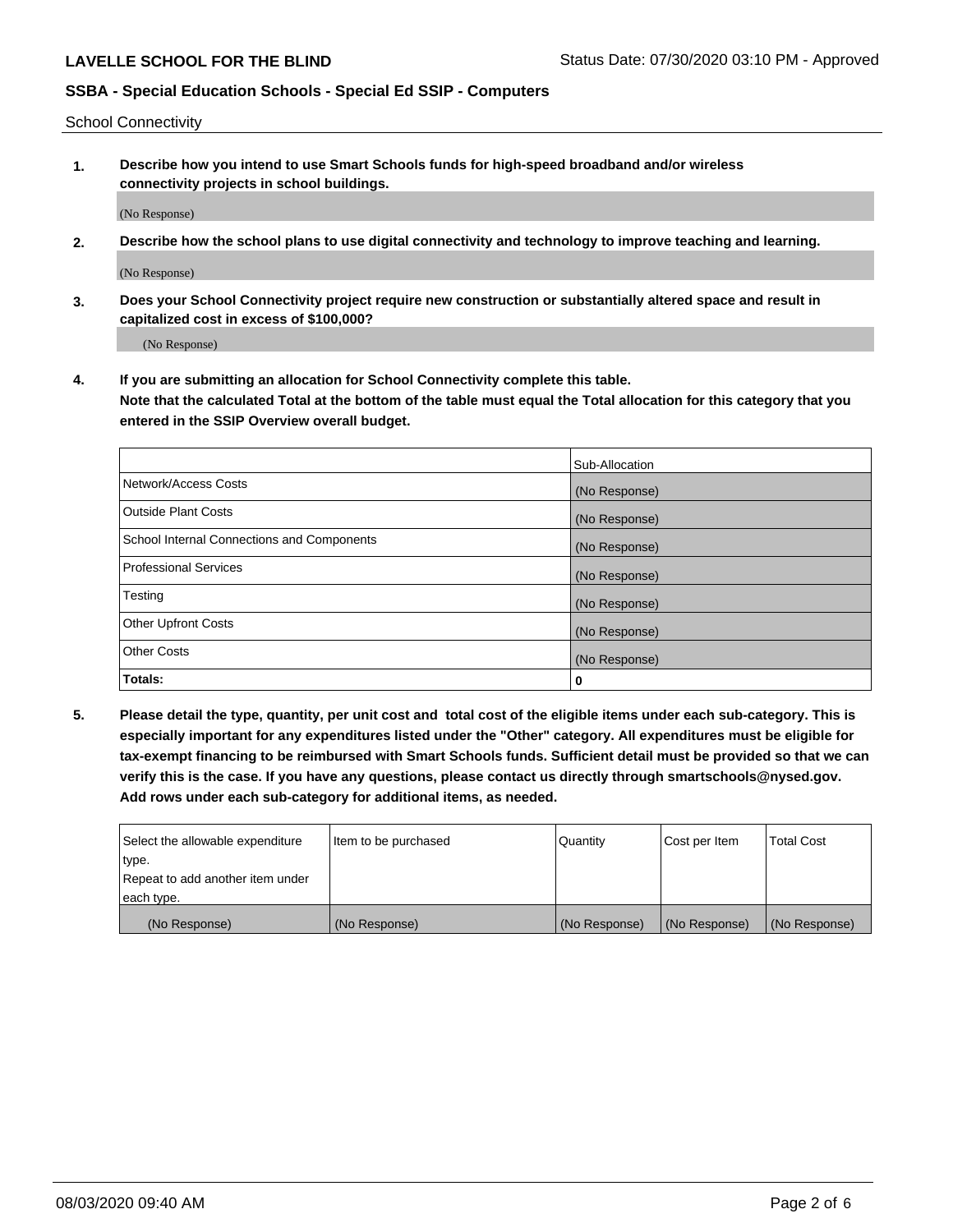Classroom Learning Technology Equipment (Devices)

#### **1. Describe the devices you intend to purchase and their compatibility with existing or planned platforms or systems.**

Lavelle School for the Blind intends to utilize its portion of the Smart Schools Funding, \$29,379, to purchase classroom technology, specifically desk top computers and a server. Students and staff will realize a maximum benefit from the acquisition of new technology as our current classroom computers are outdated. Improved technology and support within Lavelle School are sustained as the annual budget includes funding for technology support and maintenance.

### **2. Describe how the proposed technology purchases will improve teaching and learning inside or outside of the classroom.**

Technology in the classroom and throughout the School allows differentiated instruction as a cornerstone of the School's educational program leading to improved outcomes and student success. The acquisition will allow Lavelle to both upgrade existing technology as well as add to the existing educational equipment in the classrooms/Assistive Technology lab/learning spaces.The SSIP funding will ensure that the School's diverse student population will have equal access to enhanced educational services and learning opportunities that results in reduced learning gaps and improved outcomes

**3. To ensure the sustainability of technology purchases made with Smart Schools funds, schools must have a plan to maintain and support technology purchases reimbursed with Smart Schools funds. This sustainability plan should support recurring costs of use that are ineligible for Smart Schools funding such as device maintenance, technical support, Internet and wireless fees, maintenance of hotspots, staff professional development, building maintenance and the replacement of incidental items.**

By checking this box, you certify that the school has a sustainability plan as described above.

**4. Schools must ensure that devices purchased with Smart Schools funds will be distributed, prepared for use, maintained and supported appropriately. Schools must maintain detailed device inventories in accordance with generally accepted accounting principles.**

By checking this box, you certify that the school has a distribution and inventory management plan and system in place.

- **5. Schools must contact the SUNY/CUNY teacher preparation program that supplies the largest number of its new teachers to request advice on innovative uses and best practices at the intersection of pedagogy and educational technology.**
	- By checking this box, you certify that you have contacted the SUNY/CUNY teacher preparation program that supplies the largest number of your new teachers to request advice on these issues.
	- **5a. Please enter the name of the SUNY or CUNY Institution that you contacted.**

Hunter College

**5b. Enter the primary Institution phone number.**

(212) 772-4229

**5c. Enter the name of the contact person with whom you consulted and/or will be collaborating with on innovative uses of technology and best practices.**

L. Beth Brady

**6. If you are submitting an allocation for Classroom Educational Technology, complete this table. Note that the calculated Total at the bottom of the table must equal the Total allocation for this category that you entered in the SSIP Overview overall budget.**

|                         | Sub-Allocation |
|-------------------------|----------------|
| Interactive Whiteboards | (No Response)  |
| Computer Servers        | 7,706          |
| Desktop Computers       | 21,673         |
| Laptop Computers        | (No Response)  |
| <b>Tablet Computers</b> |                |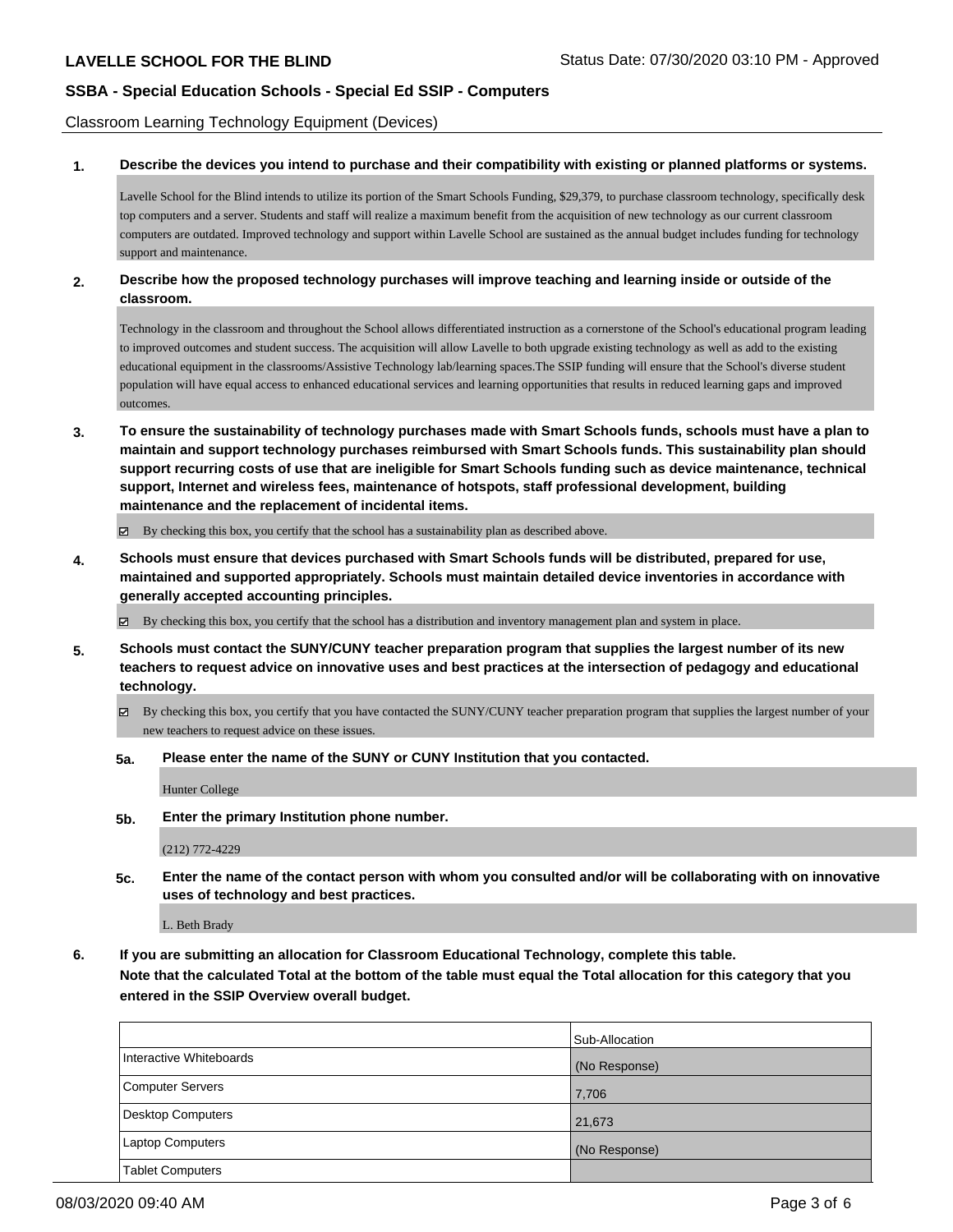Classroom Learning Technology Equipment (Devices)

|                    | Sub-Allocation |
|--------------------|----------------|
|                    | (No Response)  |
| <b>Other Costs</b> | (No Response)  |
| <b>Totals:</b>     | 29,379         |

**7. Please detail the type, quantity, per unit cost and total cost of the eligible items under each sub-category. This is especially important for any expenditures listed under the "Other" category. All expenditures must be capital bond eligible to be reimbursed with Smart Schools funds. If you have any questions, please contact us directly through smartschools@nysed.gov.**

**Add rows under each sub-category for additional items, as needed.**

| Select the allowable expenditure | Item to be purchased                                                            | Quantity | Cost per Item | <b>Total Cost</b> |
|----------------------------------|---------------------------------------------------------------------------------|----------|---------------|-------------------|
| type.                            |                                                                                 |          |               |                   |
| Repeat to add another item under |                                                                                 |          |               |                   |
| each type.                       |                                                                                 |          |               |                   |
| <b>Computer Servers</b>          | Computer server and licensing                                                   |          | 7,707         | 7,707             |
| <b>Desktop Computers</b>         | Classroom desktop computers<br>including tower, monitor, keyboard,<br>and mouse | 24       | 903           | 21,672            |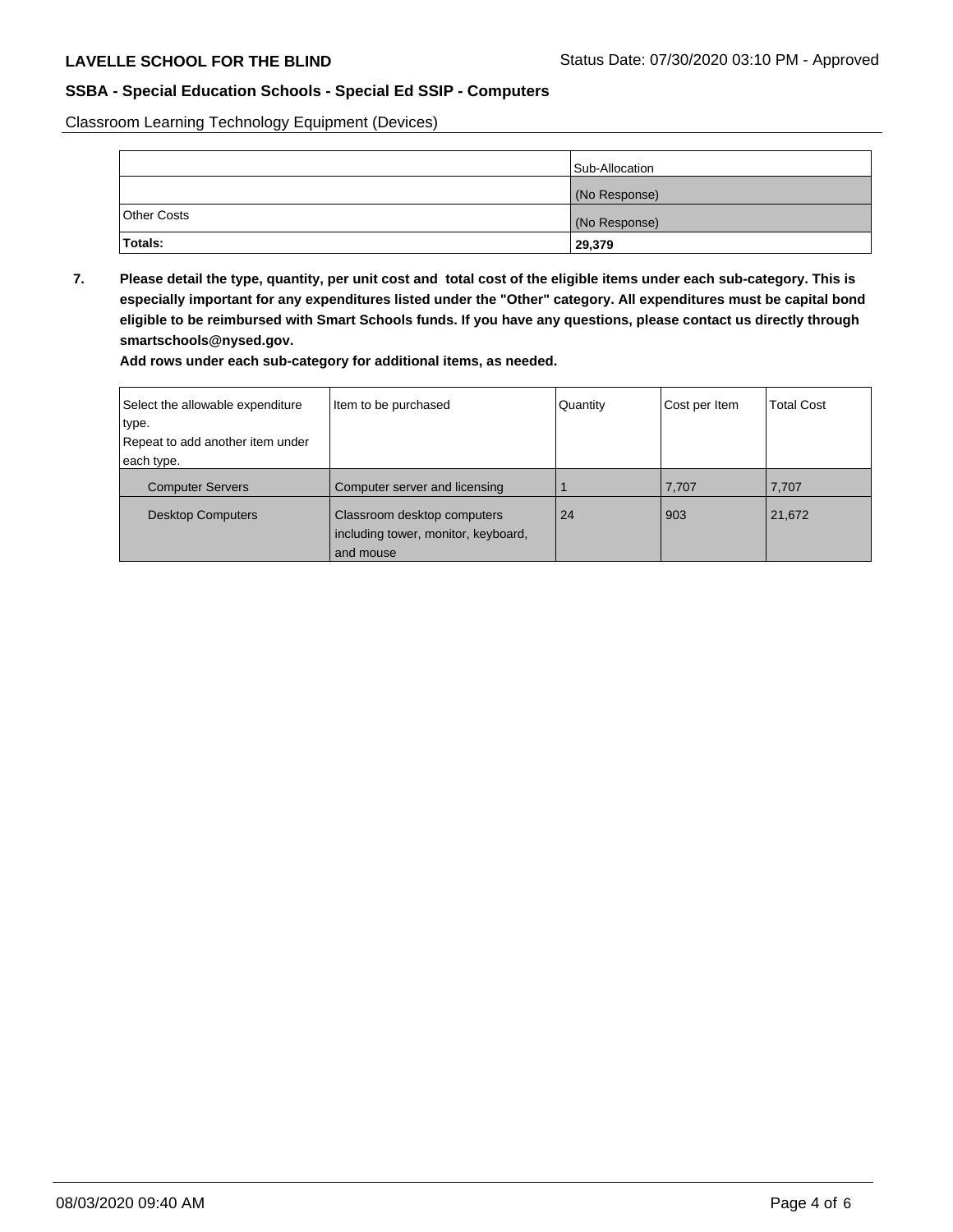Replace/Modernize Transportable Classrooms

**1. Describe the school's plan to construct, enhance or modernize education facilities to provide high-quality instructional space by replacing transportable classrooms.**

(No Response)

**2. Does your Classroom Trailer project require new construction or substantially altered space and result in capitalized cost in excess of \$100,000?**

(No Response)

**3. If you have made an allocation for Replace Transportable Classrooms, complete this table. Note that the calculated Total at the bottom of the table must equal the Total allocation for this category that you entered in the SSIP Overview overall budget.**

|                                                | Sub-Allocation |
|------------------------------------------------|----------------|
| Construct New Instructional Space              | (No Response)  |
| Enhance/Modernize Existing Instructional Space | (No Response)  |
| Other Costs                                    | (No Response)  |
| Totals:                                        | 0              |

**4. Please detail the type, quantity, per unit cost and total cost of the eligible items under each sub-category. This is especially important for any expenditures listed under the "Other" category. All expenditures must be capital bond eligible to be reimbursed with Smart Schools funds. If you have any questions, please contact us directly through smartschools@nysed.gov.**

**Add rows under each sub-category for additional items, as needed.**

| Select the allowable expenditure | Item to be purchased | Quantity      | Cost per Item | <b>Total Cost</b> |
|----------------------------------|----------------------|---------------|---------------|-------------------|
| 'type.                           |                      |               |               |                   |
| Repeat to add another item under |                      |               |               |                   |
| each type.                       |                      |               |               |                   |
| (No Response)                    | (No Response)        | (No Response) | (No Response) | (No Response)     |